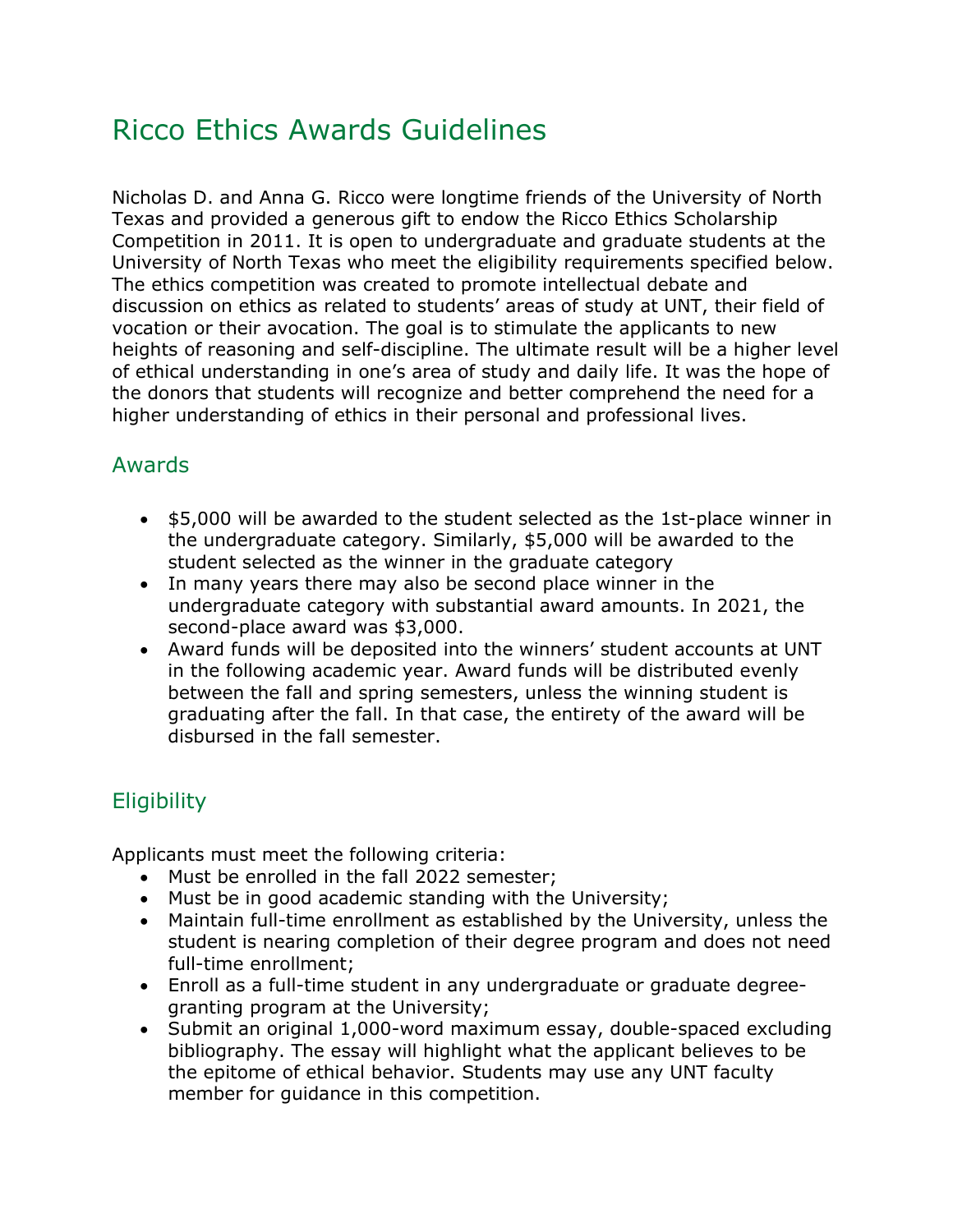Preference will be given to applicants completing their first undergraduate or graduate degree.

All participants must agree to the posting of his or her name and essay to the Provost's website, if declared one of the winners.

#### Topic

All applicants will write on a case study topic. This year's topic can be found below.

#### [Case Study Topic](https://vpaa.unt.edu/file/50848)

#### **Evaluation**

- The Ricco Ethics Award Evaluation Committee will evaluate the essays and choose winners. This committee will comprise ten faculty members, nine of whom will be selected by the Provost based on nominations by academic deans. The Faculty Senate will appoint the tenth member, and the Provost will designate an eleventh member to serve as chair. The committee chair will vote only in the event of a tie.
- The top three essays may be made available on the Provost's and the winners' college websites for the edification of the community.
- Evaluation will be based on the following criteria:
	- 1. **Relevant facts of the case**. The applicant should clearly identify the relevant facts of the case that should be considered in their analyses.
	- 2. **Thesis or position**. The applicant should form a solid statement of the dilemma to be resolved.
	- 3. **Discussion of an Ethical Behavior Standard**. The essay should include discussion of an ethical standard or framework, and appropriately apply that standard or framework to their analyses.
	- 4. **Intellectual Debate or Discussion**. The discussion should demonstrate an ability to analyze the case from multiple perspectives. Supported by their standard or framework, a definite resolution should be arrived at and defended.
	- 5. **Mechanics**. The essay has solid usage of grammar and punctuation; follows instructions.